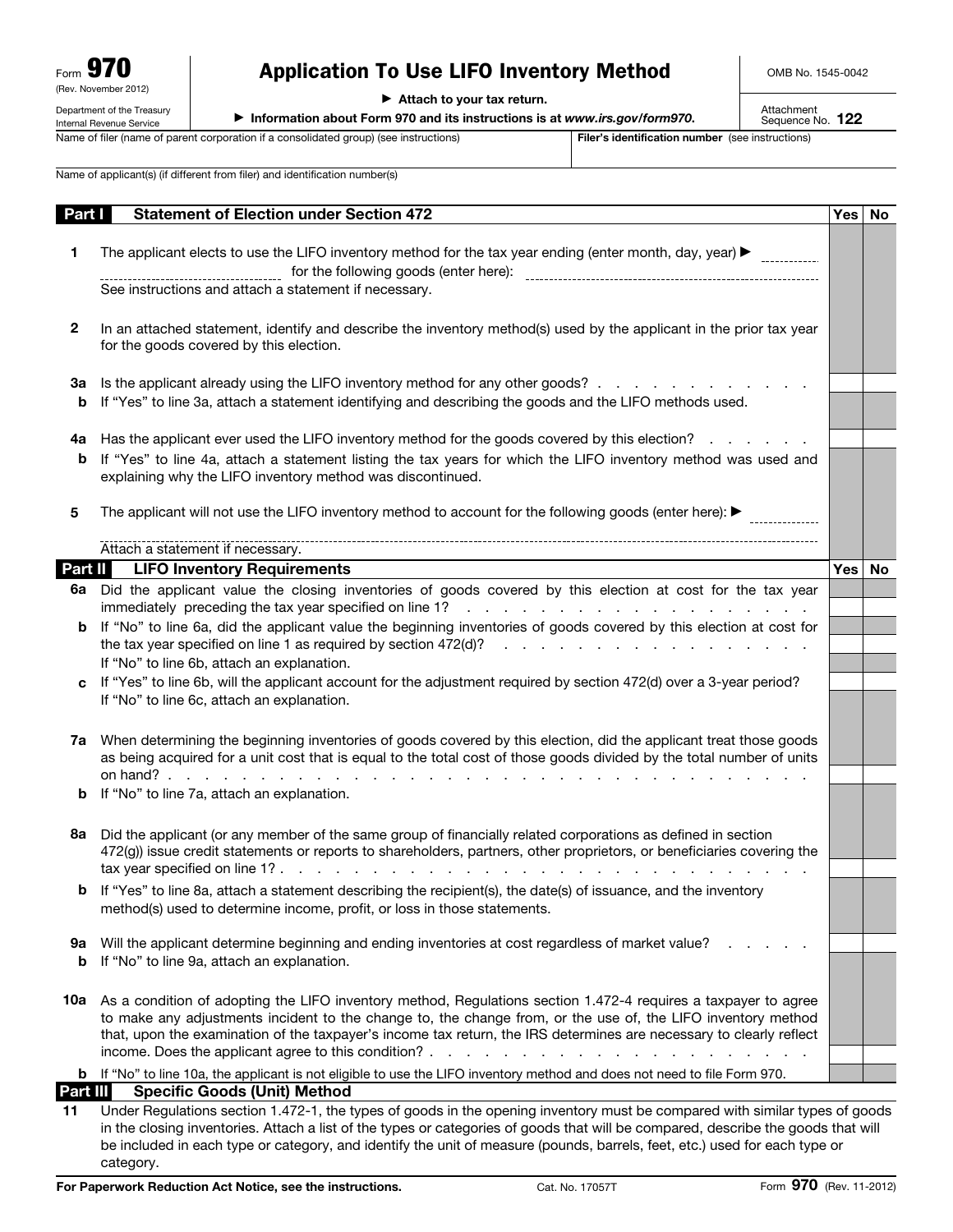#### Part III Specific Goods (Unit) Method (Continued)

12 Check the box corresponding to the method that the applicant will use to determine the cost of the goods in the closing inventories in excess of the cost of the goods in the opening inventories (see instructions):

- □ Actual cost of goods most recently purchased or produced
- $\Box$  Average cost of goods purchased or produced during the tax year
- $\Box$  Actual cost of goods purchased or produced in the order of acquisition
- $\Box$  Other (attach explanation)

#### Part **IV** Dollar-Value Method

- 13 Attach a statement describing the applicant's method of defining "items."
- **14a** Did the applicant acquire any of the goods covered by this election at below-market prices? . . . . .  $\Box$  Yes  $\Box$  No
	- b If "Yes" to line 14a, attach a statement explaining whether the applicant did, or will, account for the goods purchased at below-market prices and similar goods produced or acquired at market prices as separate items. If the applicant did, or will, account for both types of goods as the same item, explain and justify.
- 15 Attach a statement describing the method of pooling the applicant will use for the goods covered by this election. If the applicant will use more than one dollar-value pool, list and describe the contents of each dollar-value pool (see instructions).
- 16 Identify or describe the method the applicant will use to compute the LIFO value of each dollar-value pool containing goods covered by this election (for example, double-extension method, link-chain method, or index method).

If the applicant's method is neither the double-extension method nor the Inventory Price Index Computation method, attach a statement describing the method in detail and justifying the applicant's use of the selected method (see instructions).

- 17 Check the box corresponding to the method the applicant will use to determine the current-year cost of goods in the closing inventories and to value the LIFO increments of the dollar-value pool(s) (see instructions).
	- $\Box$  Actual cost of goods most recently purchased or produced
	- $\Box$  Average cost of goods purchased or produced during the tax year
	- $\Box$  Actual cost of goods purchased or produced in the order of acquisition
	- $\Box$  Other (attach explanation)

#### Part V Inventory Price Index Computation (IPIC) Method

- 18 Check the box corresponding to the method the applicant will use to compute the LIFO value of each dollar-value pool containing goods covered by this election (see instructions).
	- $\Box$  Double-extension IPIC method
	- □ Link-chain IPIC method
- 19 Check the box corresponding to the table from which the applicant will select Bureau of Labor Statistics (BLS) price indexes (see instructions).
	- □ Table 3 of the Consumer Price Index (CPI) Detailed Report
	- Table 6 of the Producer Price Index (PPI) Detailed Report
	- □ Other table of the PPI Detailed Report

If the applicant will use "Other table of the PPI Detailed Report," attach a statement explaining why the other table is more appropriate than Table 6.

- 20 Will the applicant use the 10 percent method (see instructions)? . . . . . . . . . . . . . . . Yes No
- 21 If the applicant elects to use a representative month for selecting BLS price indexes from the applicable Detailed Report, enter the representative month elected for each dollar-value pool. See instructions and attach a statement if necessary.

# Part VI Other Information

| 22 Attach a statement describing the applicant's method of determining the cost of inventory items (for example, standard cost |
|--------------------------------------------------------------------------------------------------------------------------------|
| method, actual invoice cost, joint product cost method, or retail inventory method).                                           |

23 Did the applicant receive IRS consent to change the method of valuing inventories for the tax year specified on line 1 (see instructions)? . . . . . . . . . . . . . . . . . . . . . . . . . Yes No

|  | Form 970 (Rev. 11-2012) |
|--|-------------------------|
|--|-------------------------|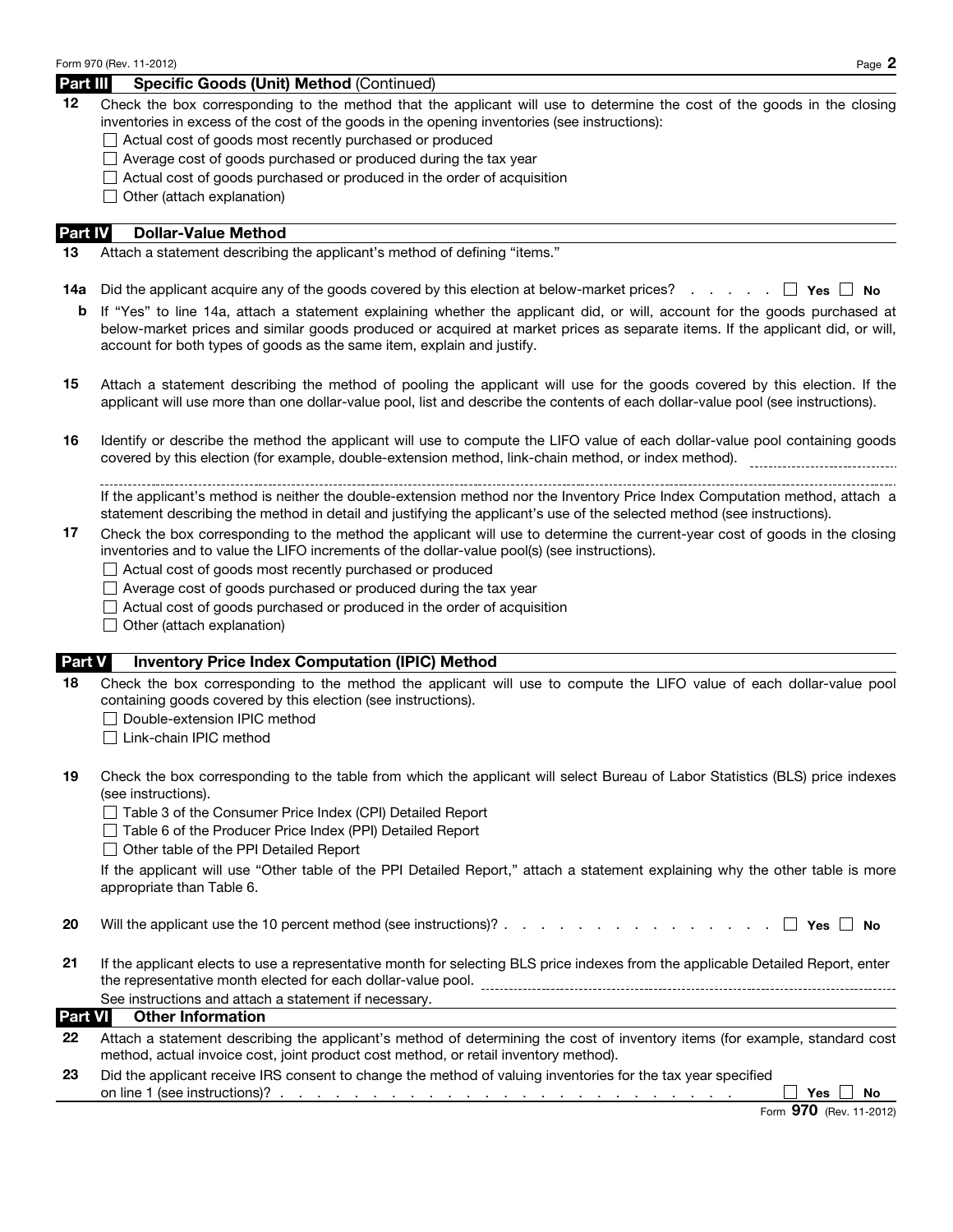# General Instructions

Section references are to the Internal Revenue Code unless otherwise noted.

### Future Developments

For the latest information about developments related to Form 970 and its instructions, such as legislation enacted after they were published, go to *www.irs.gov/form970.*

# Purpose of Form

Form 970 is filed with your income tax return to elect to use the last-in, first-out (LIFO) inventory method described in section 472. If you prefer, you can file an election statement that gives the same information requested on Form 970.

# How To Use Form 970

You must complete Parts I, II, and VI. In addition, complete Parts III, IV, and V, as applicable.

## When To File

File Form 970 (or a similar statement) with your tax return for the first tax year you intend to use the LIFO method.

If you filed your return for the tax year in which you wish to use the LIFO inventory method described in section 472 without making the election, you can make the election by filing an amended return within 12 months of the date you filed your original return. Attach Form 970 (or similar statement) to the amended return and write "Filed pursuant to section 301.9100-2" at the top of Form 970. File the amended return at the same address the original return was filed.

# Change From LIFO Method

Once you adopt the LIFO method, it is irrevocable unless the IRS allows you to change to another method. To request approval to change from the LIFO inventory method, you can use the automatic change request procedures or the advance consent request procedures. For details about these two procedures under which an applicant can request a change in accounting method, see *Purpose of Form* under *General Instructions* in the Instructions for Form 3115, Application for Change in Accounting Method. For more information, also see the *List of Automatic Accounting Method Changes* in the Instructions for Form 3115.

## LIFO Recapture Amount

A C corporation must include in gross income a LIFO recapture amount (defined below) if it:

1. Used the LIFO method for its last tax year before the first tax year for which an election to be taxed as an S corporation becomes effective, or

2. Transferred LIFO inventory assets to an S corporation in a nonrecognition transaction in which those assets constitute transferred basis property.

The LIFO recapture amount is the amount by which the C corporation's inventory amount of the inventory assets using the first-in, first-out (FIFO) method exceeds the inventory amount of such assets under the LIFO method at the close of the C corporation's last tax year as a C corporation (or for the year of the transfer, if 2, above, applies).

For additional information on LIFO recapture, see Regulations section 1.1363-2 and Rev. Proc. 94-61, 1994-2 C.B. 775. Also see the Instructions for Form 1120 and the Instructions for Form 1120S.

# Specific Instructions

# Name and Identification Number

Enter the name of the filer on the first line of page 1 of Form 970. In general, the filer of the Form 970 is the applicant. However, if Form 970 is filed on behalf of the applicant, enter the filer's name and identification number on the first line of Form 970 and enter the applicant's name and identification number on the second line. An individual's identifying number is his or her social security number. For all others, it is the entity's employer identification number.

# Part I—Statement of Election under Section 472

Line 1. Enter the tax year the LIFO inventory method will first be used and list the inventory items for which you will use this method. Include only inventory items that are not already covered under a previous LIFO election. Attach a detailed analysis of all of your inventories as of the beginning and end of the first tax year the LIFO method will be used and the beginning inventory of the preceding tax year. Also, include the ending inventory reported on your tax return for the preceding tax year. See Regulations sections 1.472-2 and 1.472-3 for more details on preparing this analysis.

# Part III—Specific Goods (Unit) Method

Line 12. See Regulations section 1.472-2 for more information.

# Part IV—Dollar-Value Method

Line 15. Provide sufficient information to justify the pooling method you are using. Retailers, wholesalers, jobbers, and distributors are required to pool their goods by major lines, types, or classes, as authorized under Regulations section 1.472-8(c). Manufacturers or processors can use the natural business unit pooling method, as authorized by Regulations section 1.472-8(b)(1), or can establish multiple pools of similar items in lieu of natural business unit pools, under Regulations section 1.472-8(b)(3)(i). Multiple pools include raw materials content pools authorized by Regulations section 1.472-8(b)(3)(ii).

Eligible small businesses can establish pools under the simplified dollar-value LIFO method (discussed below).

Manufacturers or processors using the inventory price index computation (IPIC) method can establish pools based on the 2 digit commodity codes in Table 6 of the Producer Price Index (PPI) Detailed Report. A retailer using the IPIC method can establish pools based on either the general expenditure categories in Table 3 of the Consumer Price Index (CPI) Detailed Report or on the 2-digit commodity codes in Table 6 of the PPI Detailed Report. A wholesaler, jobber, or distributor using the IPIC method can establish pools based on the 2-digit commodity codes in Table 6 of the PPI Detailed Report. The PPI and CPI Detailed Reports are published monthly by the U.S. Bureau of Labor Statistics (BLS). Under the IPIC method, you can also combine pools under special 5% rules. See Regulations sections 1.472-8(b)(4) and 1.472-8(c)(2) for more information.

Describe any other method of pooling used.

*Simplified dollar-value LIFO method.* If your average annual gross receipts for the 3 preceding tax years did not exceed \$5 million, you can elect to use the simplified dollarvalue LIFO method. If the taxpayer is a member of a controlled group, the gross receipts of the group are used to determine if the taxpayer qualifies. This method requires that the taxpayer